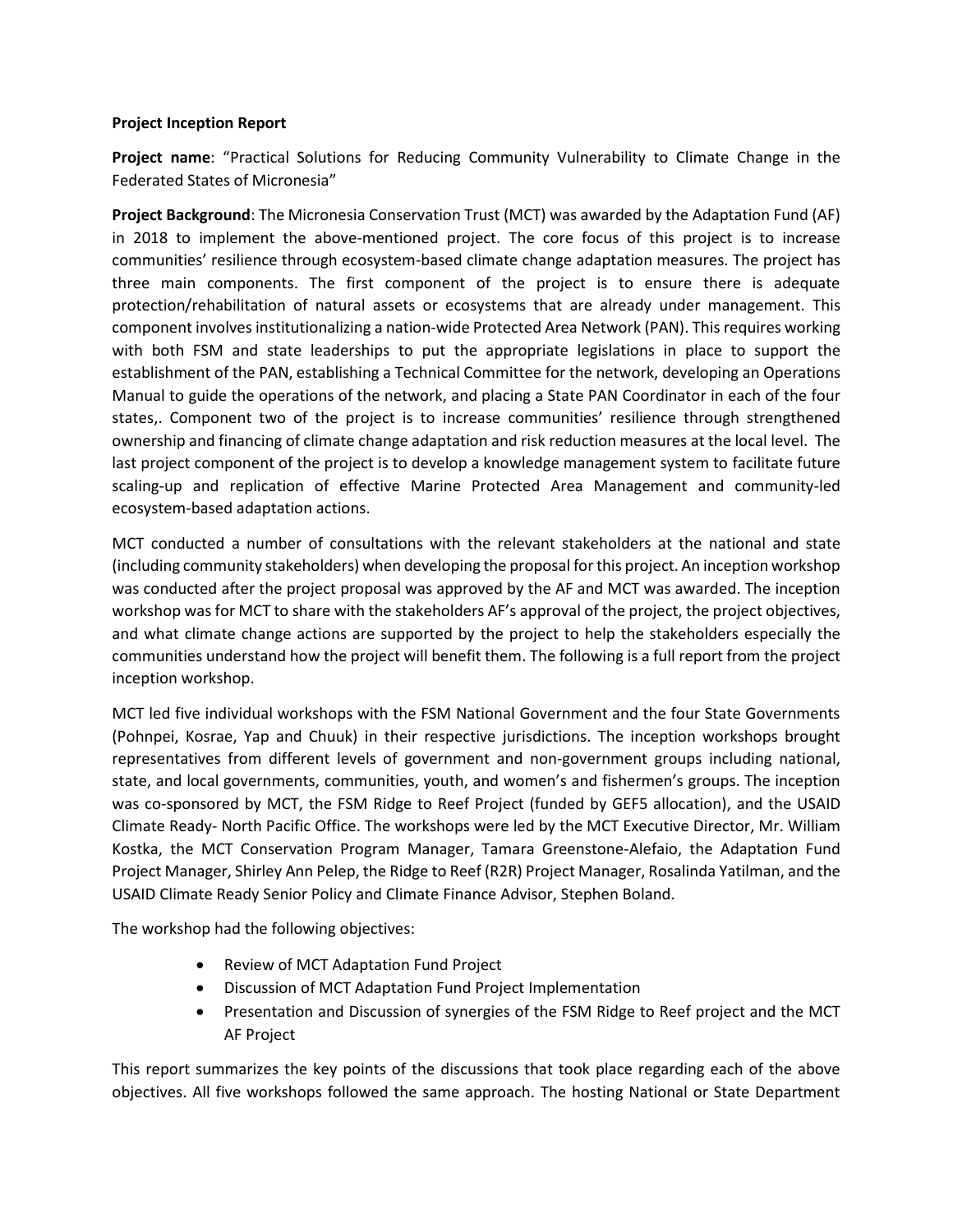commenced the workshop with welcoming remarks, followed by a presentation on the project. After every presentation, the facilitator opened the floor for a questions and answers session before moving to the next presentation to ensure that the attendees fully understand the information shared and discussed.

# **July 3rd, 2018 (Inception workshop with FSM National Government)**

MCT conducted the first workshop of the project with the relevant departments at the FSM National Government, which included the FSM Department of Finance, the FSM Department of Resources and Development (FSM R&D), the Department of Environment Climate Change and Emergency Management (DECEM), the Department of Foreign Affairs (FSM FA), the Green Climate Fund National Designated Office (NDA), and the USAID Climate Ready Office. As this AF funded project has components that share similar goalsto the components of the R2R project, MCT and R2R are working closely on both projects and invited the R2R Project Manager to co-lead the inception workshops. The MCT Conservation Program Manager led the presentation on the AF funded project and the MCT Executive Director lead the discussion session.

The issues/concerns highlighted in the discussion between MCT and the attendees of the inception included the following:

- It was vital that the FSM Congress adopt the FSM National Protected Areas Network Policy Framework (NPANP) as the non-passage of the FSM PAN bill would delay progress of the component associated with the adoption of the bill.
- The FSM Government needs to confirm who is responsible for the role of the National PAN Coordinator who will perform all secretarial responsibilities.
- MCT's Technical Committee for its Small Grant Facility will conduct the review of proposal applications to the MCT AF Small Grants Call for Proposals. Given that MCT is the Implementing Entity to the Fund for the FSM Project, two members, one from DECEM and one from FSM R&D will join the MCT Technical Committee for this particular Call for Proposals.
- It is important that each of the four states have a designated point of contact who should serve as the go to person for communities that are interested in becoming a member of the Protected Areas Network (PAN). MCT anticipates that the key local NGOs such as the Conservation Society of Pohnpei (CSP) will work with the State PAN Coordinator in the process.
- FSM R&D should be involved in the recruitment process of the PAN Coordinators as it will administer the network at the national level.
- While brought up as a possibility, the R2R State Coordinators cannot serve as the PAN Coordinators as both positions include full-time responsibilities.

## **July 5th, 2018 (Inception workshop with Pohnpei State)**

MCT and R2R conducted the second inception workshop at the Pohnpei Governor's Conference room. Participants included representatives from Pohnpei State Executive Branch, Pohnpei State Legislative Branch, Department of Treasury, Department of Resources and Development, Pohnpei State Department of Health, Office of Fisheries and Aquaculture, State Department of Social Affairs, Department of Land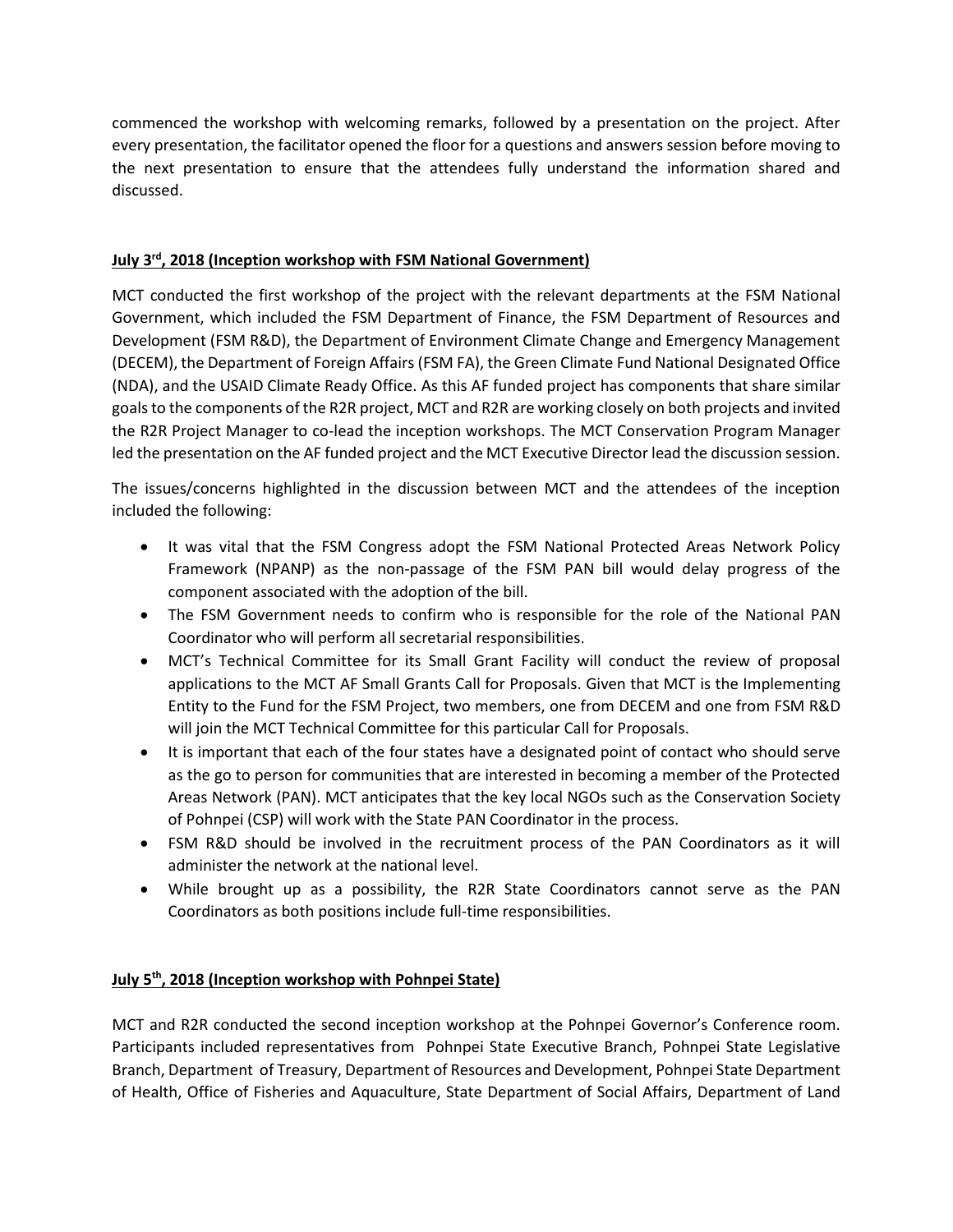Resources, Pohnpei Environmental Protection Agency, Sokehs Municipal Government Chief, Madolenihmw Municipal Government, U Municipal Government, Nukuoro Municipal Government, Pacific Resources for Education and Learning (PREL), Enipein Eco Tourism, Woun Kepin Semwei, Conservation Society of Pohnpei, One Reef, Micronesian Productions, The Nature Conservancy, Marine Environment Research Institute of Pohnpei, Sapwuafik Youth Group, Pohnpei Women Council, Natural Resources Conservation Service, US Geological Science and U.S.A Embassy.

The issues/concerns highlighted in the discussion between MCT and the attendees of the inception included the following:

- MCT shared with the group that all natural resource management projects that are awarded to and implemented or sub-granted by MCT and the FSM Government always focus on and contribute to the goals of the Micronesia Challenge initiative. The initiative is to effectively conserve 30% marine resources and 20% terrestrial resources by 2020. This AF project, for instance, is supporting the Micronesia Challenge through the implementation of a Protected Area Network with community and government partners.
- Although the AF targets to assist communities to tackle climate change impacts, not all climate change actions can be funded by the AF grant to MCT, as this portion of money is focused specifically on ecosystem-based climate actions.
- The \$340,000 allocated for the Small Grants Facility component of the project is open to organizations that meet the eligibility criteria provided by MCT. There is no breakdown for the \$340k for each state. The selection process will be strictly based on merit, where only projects that meet the objectives of the AF project will be funded.
- USAID Climate Ready offered to provide technical assistance to organizations or associations that have interest in applying to the MCTAF Small Grants call for proposal.
- MCT anticipates to assist the state and national government to put in place all necessary mechanisms and processes that should leverage other funds to support work intended under the AF project.

## **July 9th, 2018 (Inception workshop with Yap State)**

The third inception workshop was held in Yap with participants from Yap State Department of Resources and Development, Yap Community Action Program (YapCAP), Yap Environmental Protection Agency (Yap EPA), Secretariat of the Pacific Community (SPC), Tamil Resources Conservation Trust (TRCT), Waa'gey, The Nature Conservancy (TNC), Our Youth Are Promising (OurYAP), Yap Visitors Bureau (YVB), Yap State Historical Preservation Office (YSHPO), Micronesia Challenge Regional Office (MCRO), Yap Institute of Natural Science (YINS) Department of Youth & Civic Affairs (DY&CA), and Nimpal community.

The issues/concerns highlighted in the discussion between MCT and the attendees of the inception included the following: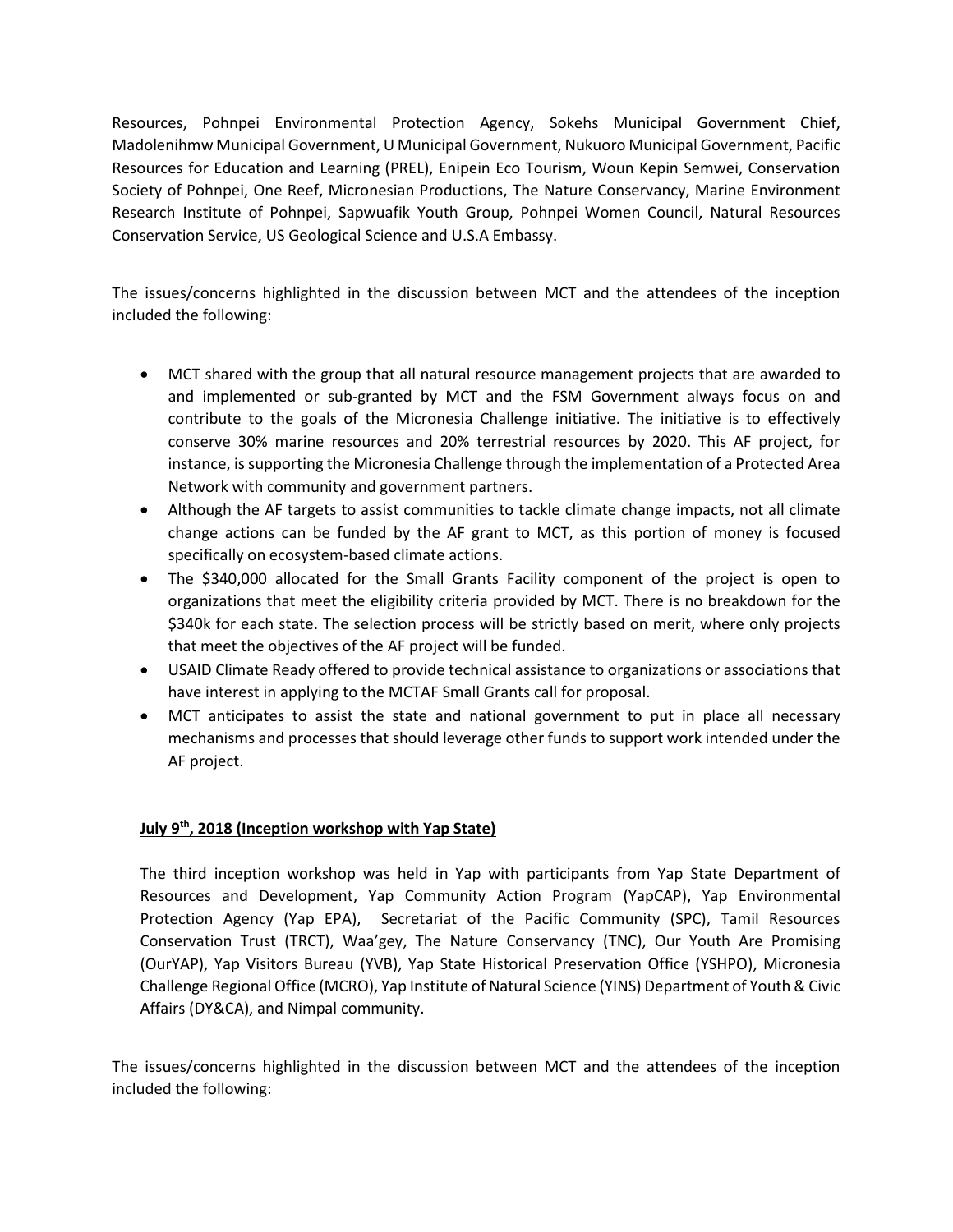- Yap State needs to pass the Yap PAN regulation in order for sites in Yap to apply to the Protected Areas Network (PAN) and access funding that can support protected areas operational costs.
- Clarification was required for Output 2.1 of the AF project that it is not referring to certification training but training in terms of having knowledge and understanding of existing laws and regulations associated with or relevant to PAN or natural resource management.
- Sites do not have to be a member of the PAN for communities or organizations to apply to the MCTAF Small Grants, however these sites must have a management plan or Local Early Action Plan (LEAP) in place in order for it to be an eligible project site under the AF. This aims to help such sites become members to the PAN and build capacity of the managers to oversee management of the sites.

## **July 12th, 2018 (Inception workshop with Chuuk State)**

The inception workshop in Chuuk brought together a number of governmental and non-governmental organizations and agencies. There were 10 women and 13 men who attended the workshop. The 10 women represented eight different organizations or groups. There were representatives from Pacific Resource for Education and Learning (PREL), Micronesia Red Cross Society, Department of Marine Resources (DMR), Environmental Protection Agency (EPA), International Organization for Migration (IOM), Chuuk Women Council, Transportation and Public Works, College of Micronesia (Chuuk Campus), Island Research & Education Initiative (iREi), Governor's Office, Economic Commission, Chuuk Small Business Development Center (SBDC), Disaster Control Office, and Chuuk Disaster Emergency Operation Centre Coordination Office (CDEOC)

The issues/concerns highlighted in the discussion between MCT and the attendees of the inception included the following:

- Chuuk State needs to develop and pass regulations associated with the Chuuk State PAN law that was passed in September 2017 to make the law effective.
- Though the National Government does not have jurisdiction in the 12-mile territorial waters (12 miles beyond the shoreline), MCT and state partners are seeking National Government's input because the States need to be a registered member to the FSM National PAN Framework to be eligible to access funds from the Endowment Fund. The Endowment Funds are under the FSM National Government's control since it is the National Government that contributes to the Micronesia Challenge Endowment Fund and not the individual states.
- The Micronesia Red Cross is currently working on an eco-based project in five communities in Chuuk. MCT and Micronesia Red Cross discussed potential partnership on such projects.

#### **July 16th, 2018 (Inception workshop with Kosrae State)**

MCT conducted the last workshop in Kosrae. Out of the five workshops, the inception workshop held in Kosrae had the biggest audience. 33 people attended the workshop, seven females and the rest were male. We had representatives from United Nations Educational, Scientific and Cultural Organization (UNESCO), Kosrae Conservation and Safety Organization (KCSO), Ridge to Reef International Water,